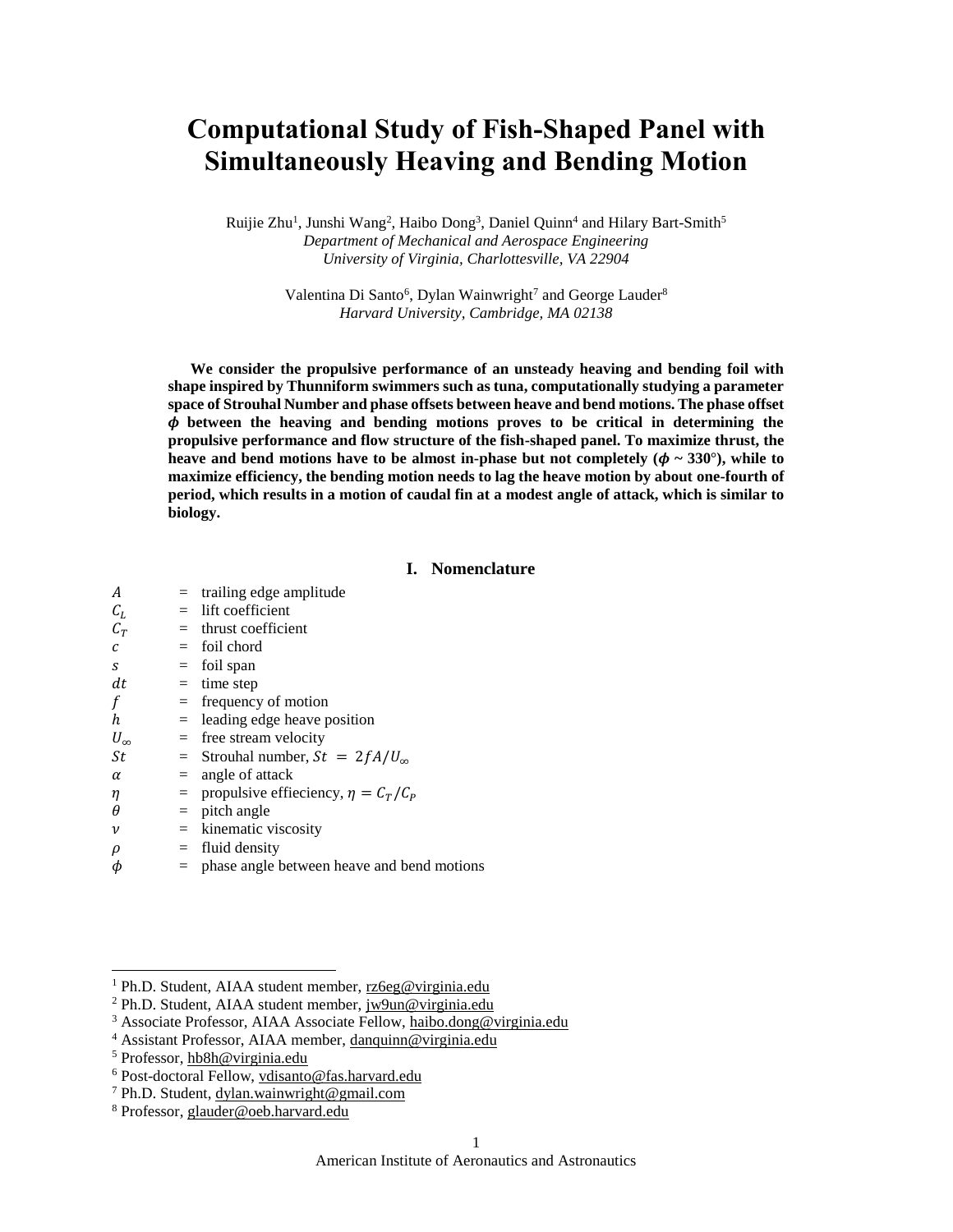## **II. Introduction**

In the past, there have been numerous efforts of using a simplified model to study fish swimming. 3-dimensional shape of fish body is often compressed to a 2-dimensional panel with same side view[1-6]; complex kinematics of fish locomotion is often decomposed into sinusoidal heave and pitch motion[7], and flexibility of a composite body is often modeled with linear beam bending models[8]. In many of these cases, the simplified model helps extract key elements of biology that help increase performance or efficiency of fish locomotion compared to traditional artificial propulsion mechanism, such as submarine propeller.

Here we propose a new mechanism we observed [9] in thunniform swimmers that help increase performance, which is bending around peduncle region during swimming. As shown in Fig. 1, the bending happens while the posterior body makes sideway heaving motion, while Fig. 2 shows the phase difference between heaving of posterior body and bending of peduncle joint. The bending of caudal fin is almost out of phase compared to heaving motion of posterior fish body.



**Fig. 1 Thunniform swimming trace/midline kinematics**



**Fig. 2 Phase Relationship between heaving and bending**

Motivated by such observations, we present a computational study of a fish-shaped panel with simultaneously heaving and bendig motion. We consider three main questions: do the more complex geometry and kinematics change scaling found in heave and pitch of 2-dimensional airfoil? How does the phase angle affect propulsive performance of the panel? How does the phase angle affect vortex attachment around and wake structure behind the panel?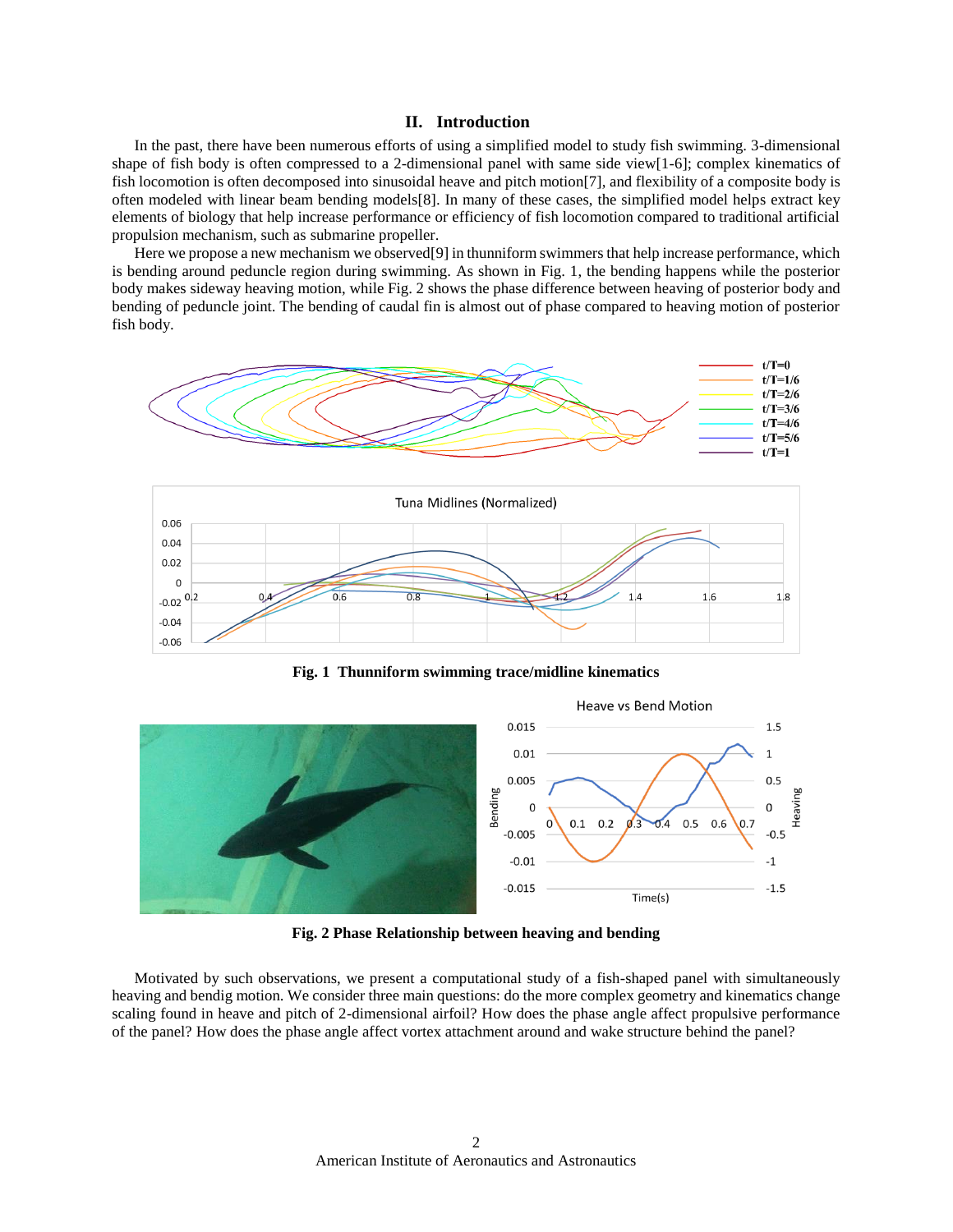### **III. Simulation Methodology**

#### **A. Governing Equation and Numerical Method**

The fundamental equations used in the simulation are the incompressible Navier-Stokes equations, as:

$$
\frac{\partial u_i}{\partial x_i} = 0; \frac{\partial u_i}{\partial t} + \frac{\partial u_i u_j}{\partial x_j} = -\frac{\partial p}{\partial x_i} + \frac{1}{Re} \frac{\partial^2 u_i}{\partial x_j \partial x_j}
$$
\n(1)

where the indices,  $i = 1, 2, 3$  represent the x, y and z directions, respectively; p is pressure and u is velocity. The equations are non-dimensionalized with the appropriate length and velocity scales where Re represents the Reynolds number.

A finite -difference based Cartesian grid immersed boundary solver[10] has been developed which allows us to simulate flows with complex geometry. The key feature of this method is that simulations with complex boundaries can be carried out on stationary non-body conformal Cartesian grids, eliminating the need for complicated re-meshing algorithms. The Eulerian form of the Navier-Stokes equations is discretized on a cartesian mesh and boundary conditions on the immersed boundary are imposed through a "ghost-cell" procedure. The code has been verified and applied in many bio-inspired flow-structure interaction cases, such as insects[11–13], bird[13–15] and fish[8, 9], as well as canonical problems. A detailed description of the sharp-interface method and validation of the solver can be found in Ref. [13, 14].

To demonstrate the validity of the CFD solver used in present work, the simulation results of an isolated flapping foil is compared with previously reported experimental results in Fig. 3. In Schnipper's work, the vortex wakes of a symmetricly flapping foil are visualized using a vertically flowing soap film. From 2P wake to 2S wake, the transition of the wakes is described.



**Fig. 3 Comparison of numerical results with experimental data**

## **B. Simulation Setup**

The configuration of this study is shown in Fig. 4. It includes a 3-D panel modeled after a tuna tail sample as shown in Fig. 5, with span  $s = 0.1$  m, bending axis in the middle. The anterior part is prescribed with sinusoidal heave motion with amplitude  $h_0 = 0.025$  m, while the posterior part has the same heave motion due to joint connection, with an additional pitch motion with amplitude  $\theta_0 = 15^\circ$ . For the posterior part, the two sinusoidal motions have same frequency of  $f = 1$  Hz, but various phase differences of  $\phi = 0^{\circ}$  to 270° in intervals of 90°, with a more refined spacing of 30° between 210° and 330° as shown in Table I. In total, the parameter space has 24 simulation cases.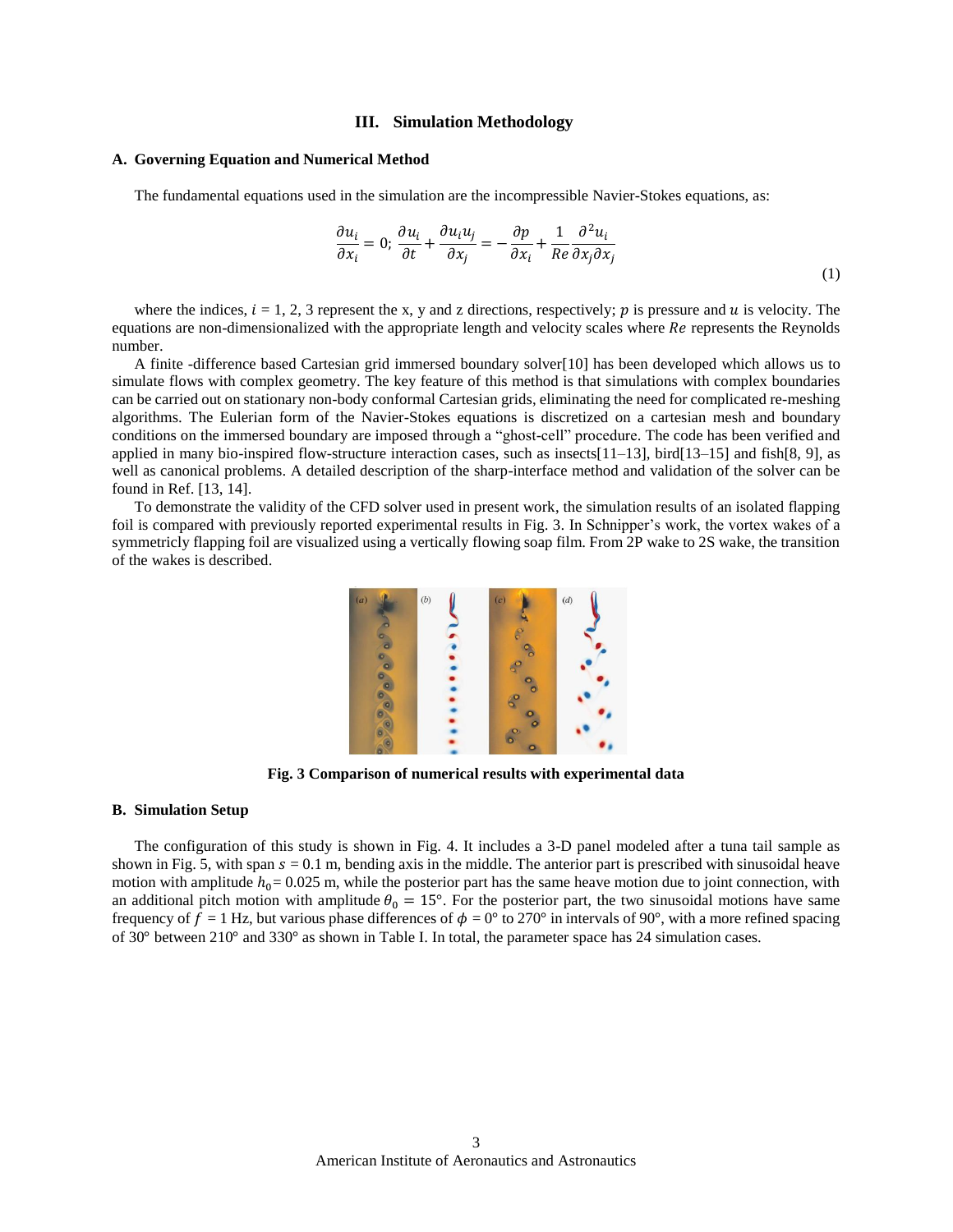

**Fig. 4 Mesh of Foil**



**Fig. 5 Biological sample**

The simulations are set to be swimming at fixed location, with 3 different incoming flow speeds of  $U_{\infty} = 0.08$ , 0.12 and 0.16 m/s.

| Parameter            | Range                                                      |
|----------------------|------------------------------------------------------------|
| Free Stream Velocity | $U_{\infty}$ = 0.08, 0.12, 0.16 m/s                        |
| Chord                | $c_1 = 0.05$ m, $c_2 = 0.04$ m                             |
| Span                 | $s = 0.1$ m                                                |
| Frequency            | $f = 1$ Hz                                                 |
| Heave Amplitude      | $h_0 = 0.0125$ m                                           |
| Bend Angle           | $\theta_0 = 15^\circ$                                      |
| <b>Phase Offset</b>  | $\phi = 0^\circ$ , 90°, 180°, 210°, 240°, 270°, 300°, 330° |
|                      |                                                            |

# **Table I. Case Setup Parameter Space**

# **IV. Simulation Results and Discussion**

We present the results on performance in forms of the non-dimensional thrust coefficient, power consumption coefficient, and Froude propulsive efficiency, defined by

$$
C_T = \frac{F_x}{\frac{1}{2}\rho U_\infty^2 sc}, C_P = \frac{F_y \dot{h} + M_z \dot{\theta}}{\frac{1}{2}\rho U_\infty^3 sc}, \eta = \frac{C_T}{C_P}.
$$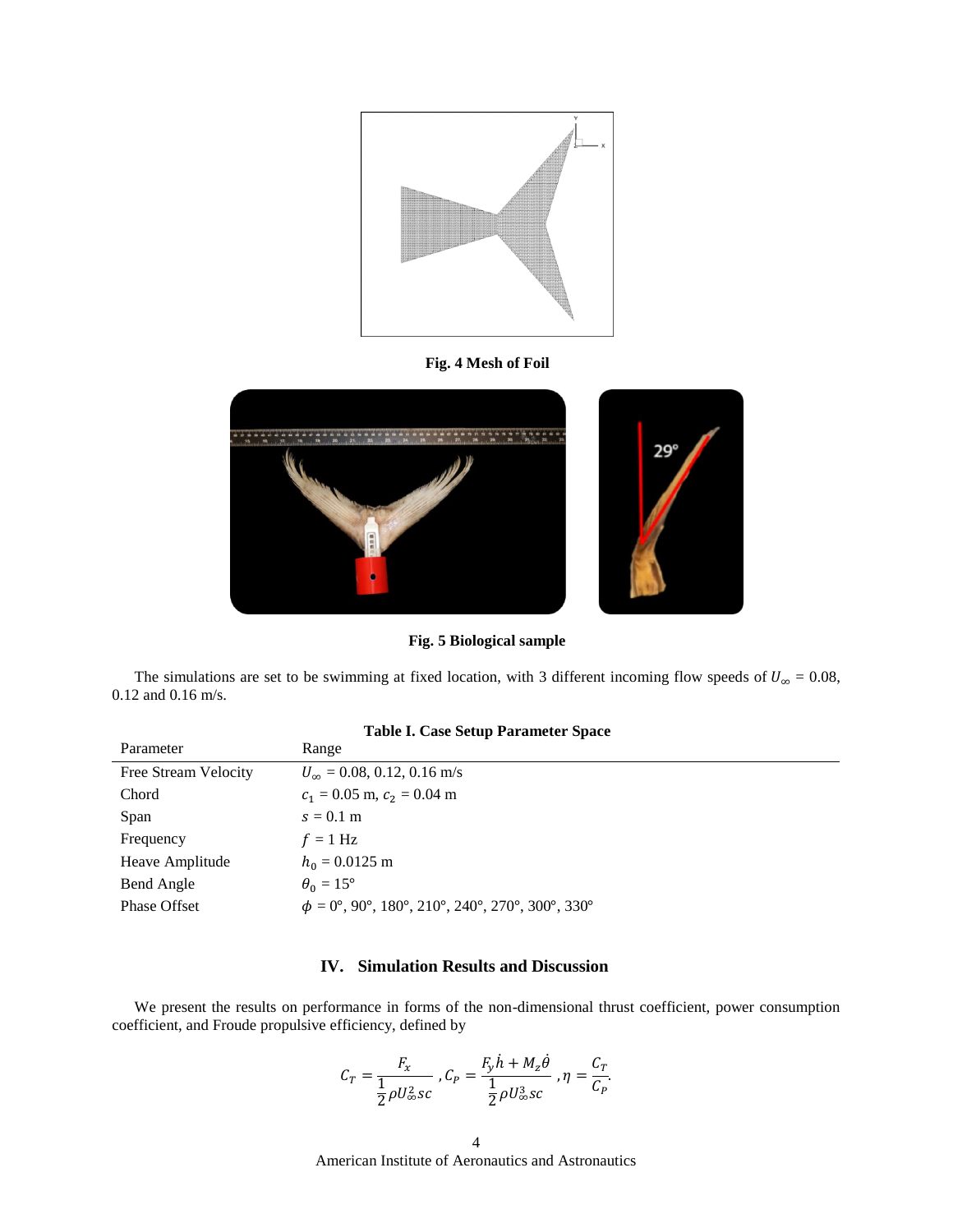Time-averaged thrust and power coefficient are denoted by  $\overline{C}_T$  and  $\overline{C}_P$ , while efficiency is always reported as its time-averaged quantity. The foil kinematics are described by the Strouhal number,  $St = 2fa_0/U_\infty$ , where  $a_0$  is the peak amplitude of the trailing edge motion of caudal fin, and by the reduced frequency,  $f^* = fc/U_{\infty}$ .

### **A. Maximizing Performance through Combined Motion**

 When pitching motion of caudal fin is added to overall heaving motion of body, the phase offset becomes a critical parameter. Figure 6 illustrates the motion of a fish-shaped foil for phase differences  $\phi = 0^{\circ}$ ,  $90^{\circ}$ ,  $180^{\circ}$ ,  $270^{\circ}$ . When heave and bend are in phase, the motion to an observer is as if the caudal fin is pitching about some point upstream of its leading edge; when  $\phi = 180^\circ$  the caudal fin appears to pitch about a point behind its leading edge. When  $\phi = 90^\circ$ , the trailing edge of caudal fin leads the leading edge; the system seems to be most "biology-like", having the lowest effective angles of attack. Figure 7 shows performance of the 4 typical cases mentioned above. In summary, we find that the most efficient motions are when  $\varphi = 270$ °, where the trailing edge lags the leading edge in a slicing motion. In contrast, the highest thrust motions occur when the heaving and pitching motions are nearly in phase, though this comes with a significant loss in efficiency.



**Fig. 6 Kinematics of 4 typical cases**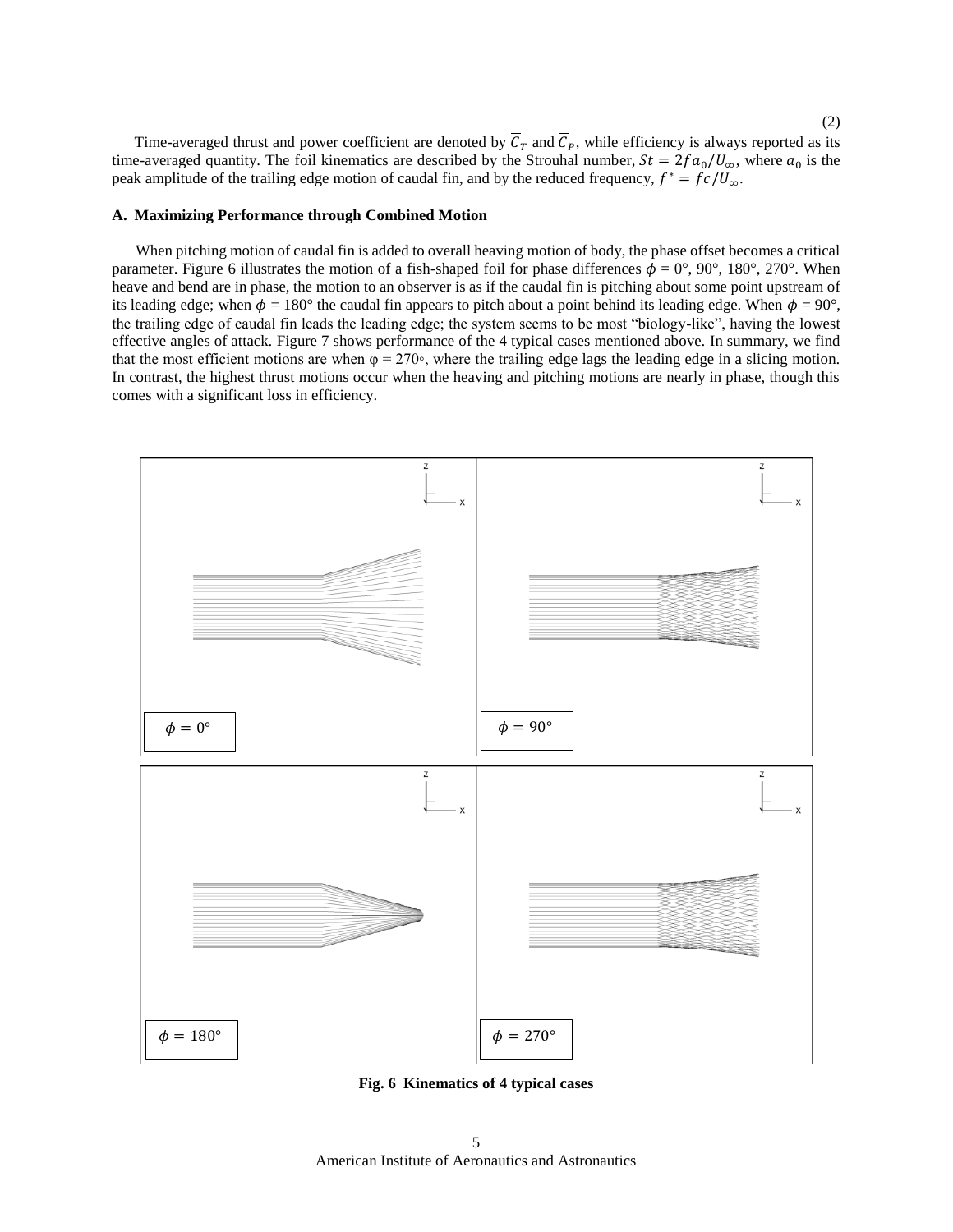As shown in Fig. 7, variance in flow speed does not affect the trend in terms of effects of phase offset on thrust and efficiency. Given the current resolution of simulation, we observe that peak thrust happens between phase offset of 300° and 330°, while peak efficiency happens around phase offset of 270°.

To better understand the thrust and efficiency performance shown in Fig. 7, we split the power into its lateral force  $(F_v h)$  and moment  $(M_z \theta)$  components. The contributions of the lateral force are similar for both cases, but the moment components differ markedly. When the heave and bending motions are in phase ( $\phi = 0^{\circ}$ ), their accelerations are in phase. Thus, when the caudal fin starts to accelerate laterally, it also accelerates rotationally, working against the resistance of the fluid from lateral motion, yielding a high moment component in the power. However, when heave and bend are offset by  $\phi = 270^{\circ}$ , the lateral acceleration of the caudal fin produces a force that assists the force associated with bending, thus lowering the moment required. This interaction between the lateral force and moment components of the input power is a critical aspect to achieving the high efficiency we see at  $\phi = 270^\circ$ .

To relate the performance with Strouhal number, we plot efficiency versus Strouhal number in Fig. 8. In contrast to common belief that the optimal efficiency occurs at Strouhal number range of  $0.2 - 0.4$ , there is no significant advantage of Strouhal number being within the optimal range in this specific case. This is mostly due to the fact that when two cases such as  $\phi = 90^{\circ}$  and 270° share the same Strouhal number due to its definition (shown in Fig. 9), their kinematics at instant time are exactly the opposite.



**Fig. 7 Coefficient of thrust and efficiency vs phase offset**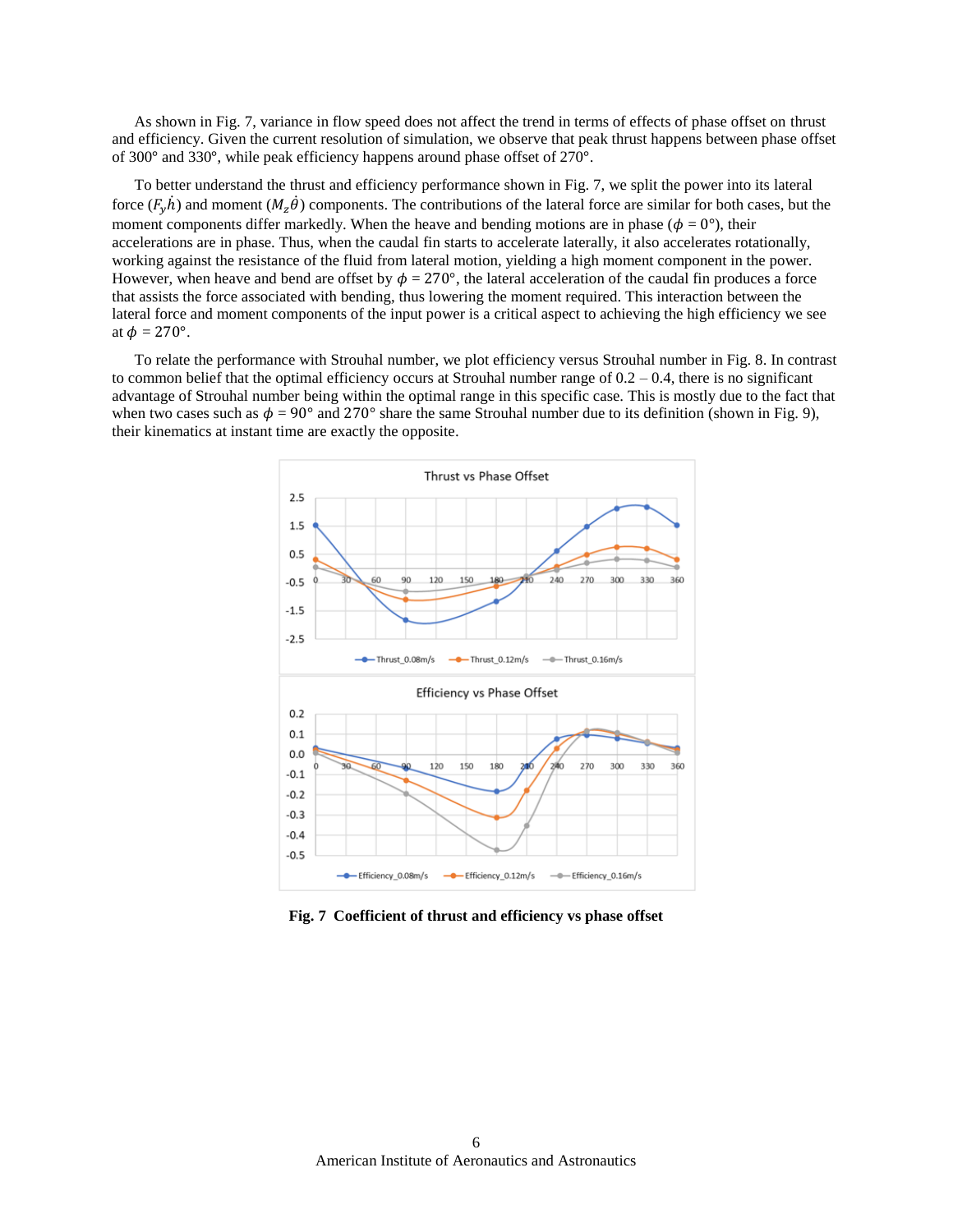

**Fig. 8 Strouhal number vs phase offset**

# **B. Wake Dynamics**

The wake evolution of optimal efficiency case  $\phi = 270^{\circ}$  is depicted in Fig. 10. We found out in most cases, the vortex shed from the heaving peduncle foil moves downstream and induces a leading-edge vortex for the caudal fin. In the best propulsive performance case, the formed vortex rolls along the foil, which corresponds to the power calculation previously mentioned that bending lagging behind allows the foil to rotate against minimal resistance from water. Similar phenomenon is also observed in simulation of 2D foil with chordwise flexibility[19] and flow tunnel tests of flexible panels[20–24].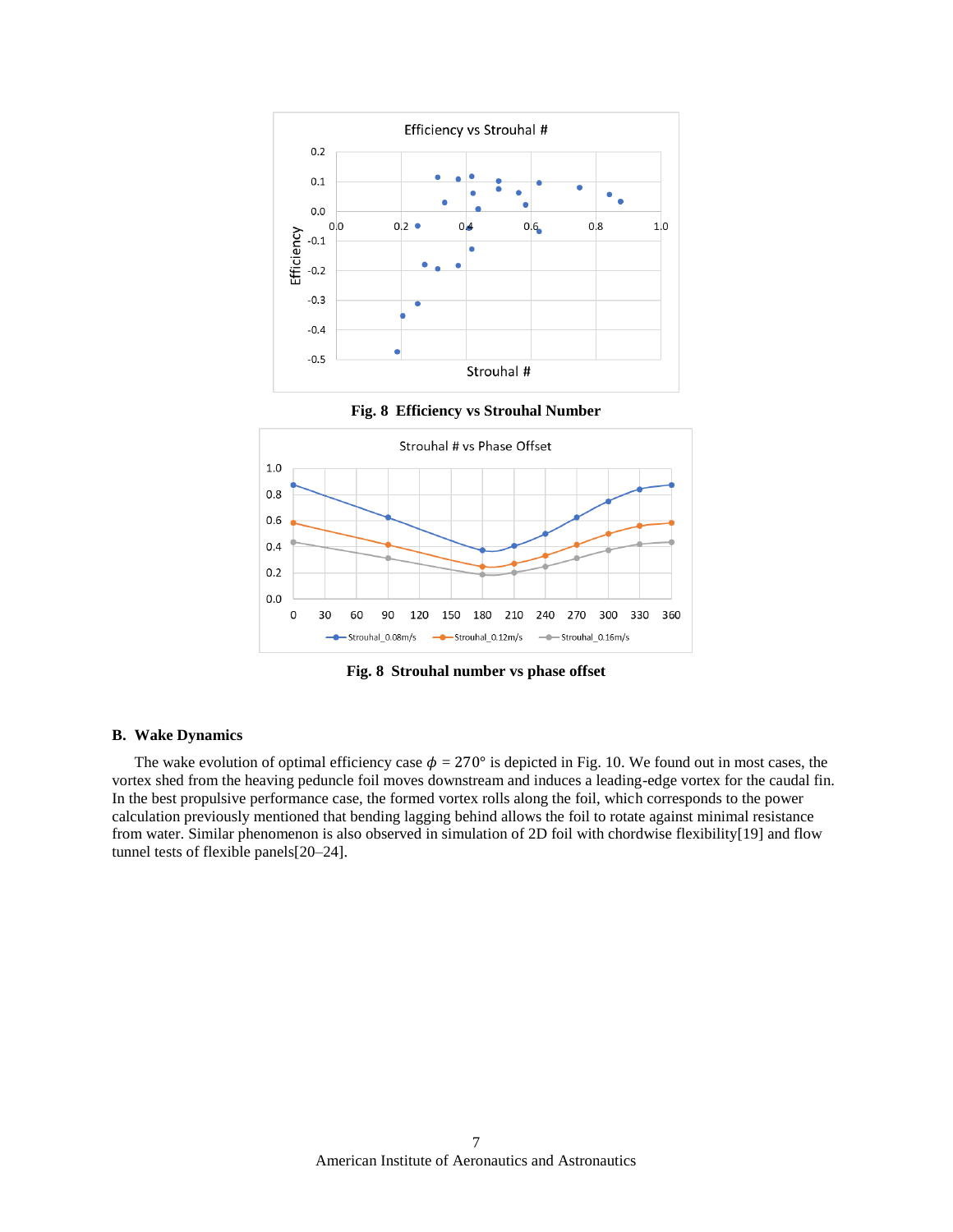

**Fig. 10** Streamwise wake dynamics of phase offset  $\phi = 270^\circ$ 

Another interesting phenomenon we observed is the spanwise horse shoe vortex ring shown in Fig. 11, caused by the lunate shape of the caudal fin. However, study has shown that this feature does not necessarily help improve performance[25].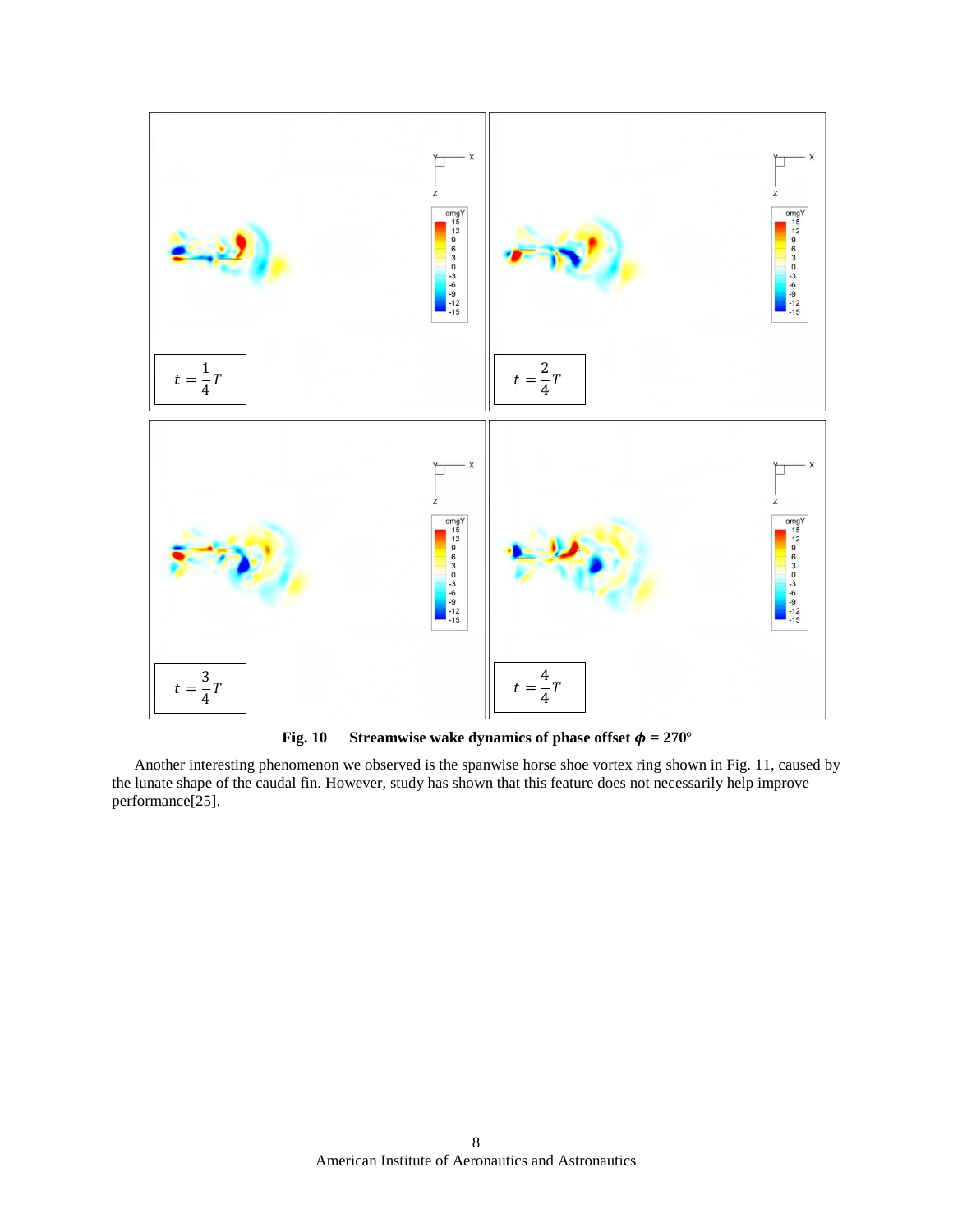

**Fig. 11 Wake dynamics of phase offset**  $\phi = 270^\circ$ 

## **V. Conclusion**

In this study, we present a computational study of the fluid-body interaction of a heave-bend foil. Combining heave and bend motions generally achieves improved performance compared to heave or bend in isolation. A critical parameter is the phase offset between the two motions. Peak thrust occurred near  $\phi = 330^{\circ}$ , while peak efficiency occurred near  $\phi$ =270°, which was coincident with maintaining the smallest peak angles of attack, similar to what we observed in biology.

Further analysis on vortex structure demonstrate the developments of the leading-edge and trailing-edge vortex in streamwise direction, and horse-shoe structure in spanwise direction.

## **Acknowledgments**

This work is supported by ONR MURI grant N00014-14-1-0533 (monitored by Dr Robert Brizzolara) and the David and Lucille Packard Foundation.